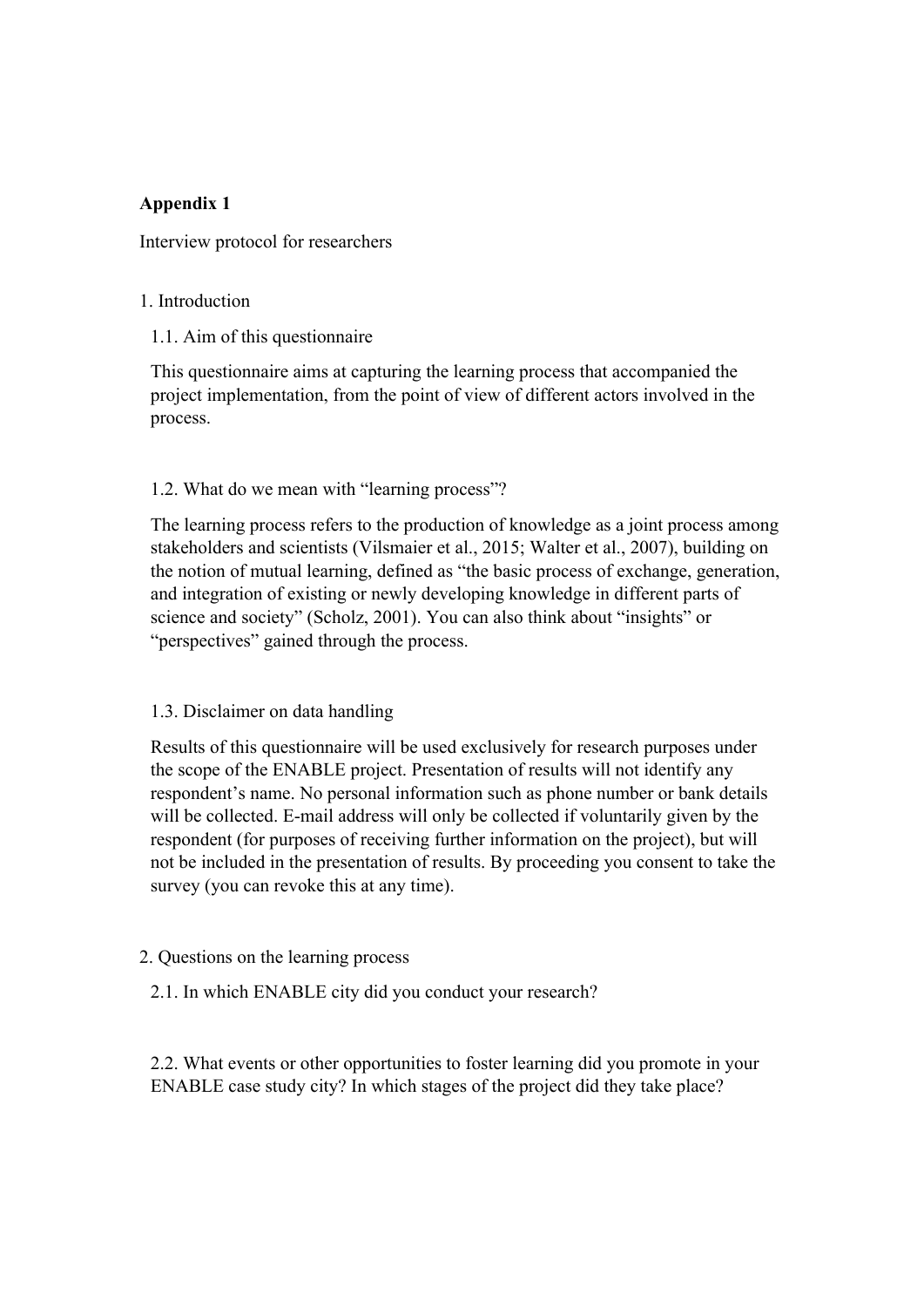2.3. What knowledge or ideas/insights/perspectives did you gain through your participation in the project (even if you don't consider them as something you have "learned")?

2.4. Through which project-related activities (e.g. workshops in other ENABLE cities, stakeholder workshops in own city) do you think you have learned the most? And the least?

2.5. Did you learn any terms (like technical terms) that were new to you? If yes, how useful do you find them for your activities? Did you experience some difficulty communicating with/understanding others due to the terms/jargon used?

2.6. Do you feel you learned something from the research team? And from other actors in the city? Can you identify what you have learned from each of them? (main items)

2.7. Do you think there were other actors, who could have been beneficial to the learning process, but who were not engaged in the project? Were there any particular reasons to not engage them?

2.8. For which purposes do you see the knowledge created in the project useful (e.g. supporting GBI planning/managing processes)?

2.9. In which ways is the knowledge produced in the project useful for you (as support to your activities)?

2.10. What new knowledge or new insights resulting from the project do you consider the most relevant for the planning and management of green and blue infrastructure in your case study city?

2.11. Did the project meet your expectations regarding what you wanted to learn about? If not, what would you have liked to learn about, which was not possible through the project?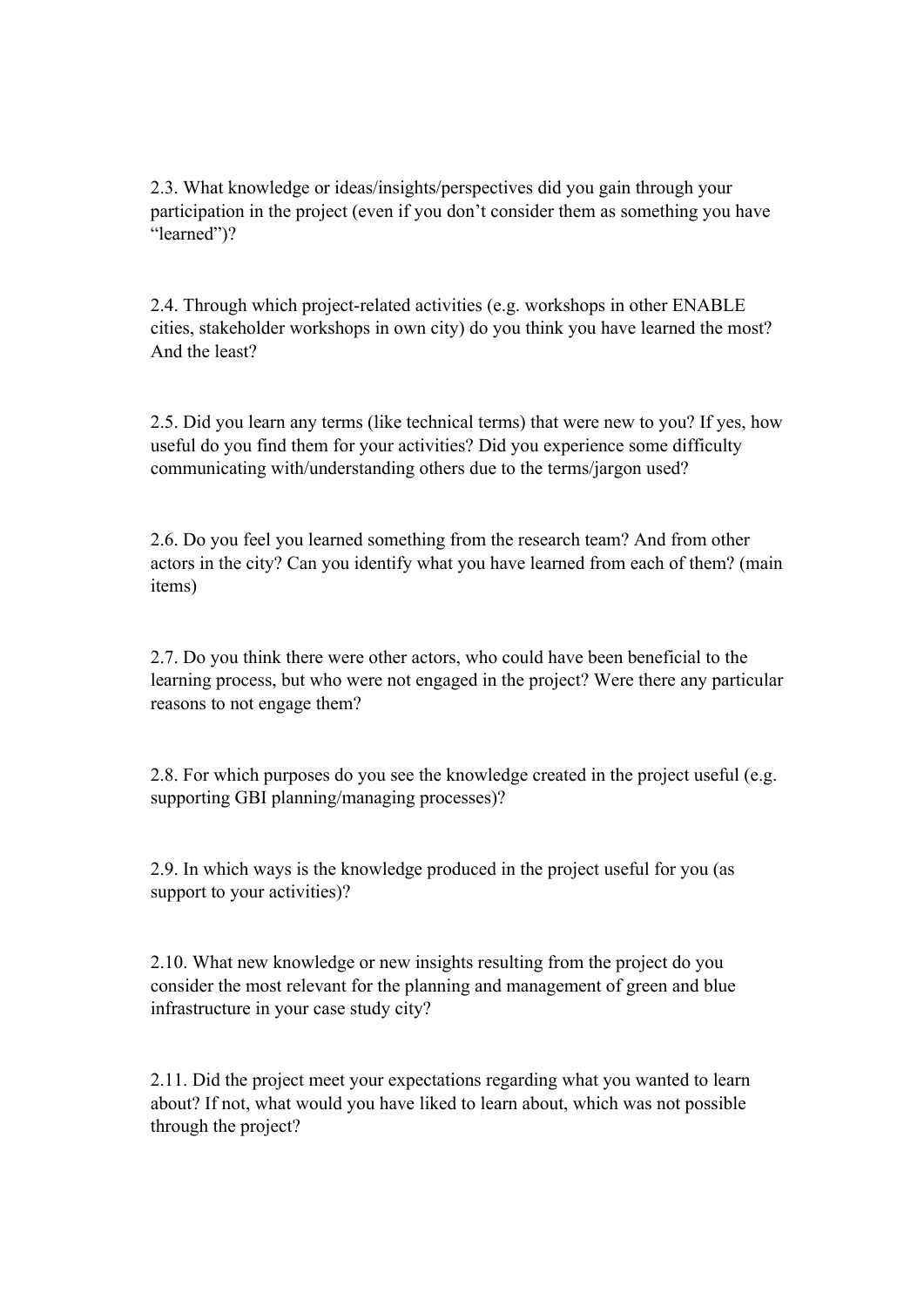3. Questions related with the Most Significant Change

3.1. What did you find most interesting and useful from the project? What were the main "take-home messages"?

The questions below are relevant during the MSC interviews and should be introduced, but only if they are not spontaneously mentioned by participants.

3.2. Could you actually apply some of the new knowledge/insights/ideas resulting from the project in your own activities (e.g. in other research projects)?

3.3. Could you identify any barriers that prevented knowledge exchange between the research team and local actors?

3.4. Based on your experience with ENABLE, how should knowledge exchange strategies and processes be designed in the future to enhance the learning process?

3.7. Is there anything you want to add regarding your experience with the project, which has not been mentioned so far?

## **Interview protocol for stakeholders**

#### 1. Introduction

## 1.1. General ENABLE introduction

ENABLE is a EU-funded research project that aims to develop and test new methods and tools to leverage the potential of GBI interventions in neighbourhoods and across metropolitan regions while adopting a social and environmental justice perspective and taking into account the perceptions of local stakeholders. It tests possible GBI solutions to urban challenges in the metropolitan regions of Halle, Barcelona, Łódź, Stockholm and Oslo, while also exchanging with the city of New York.

#### 1.2. Aim of this questionnaire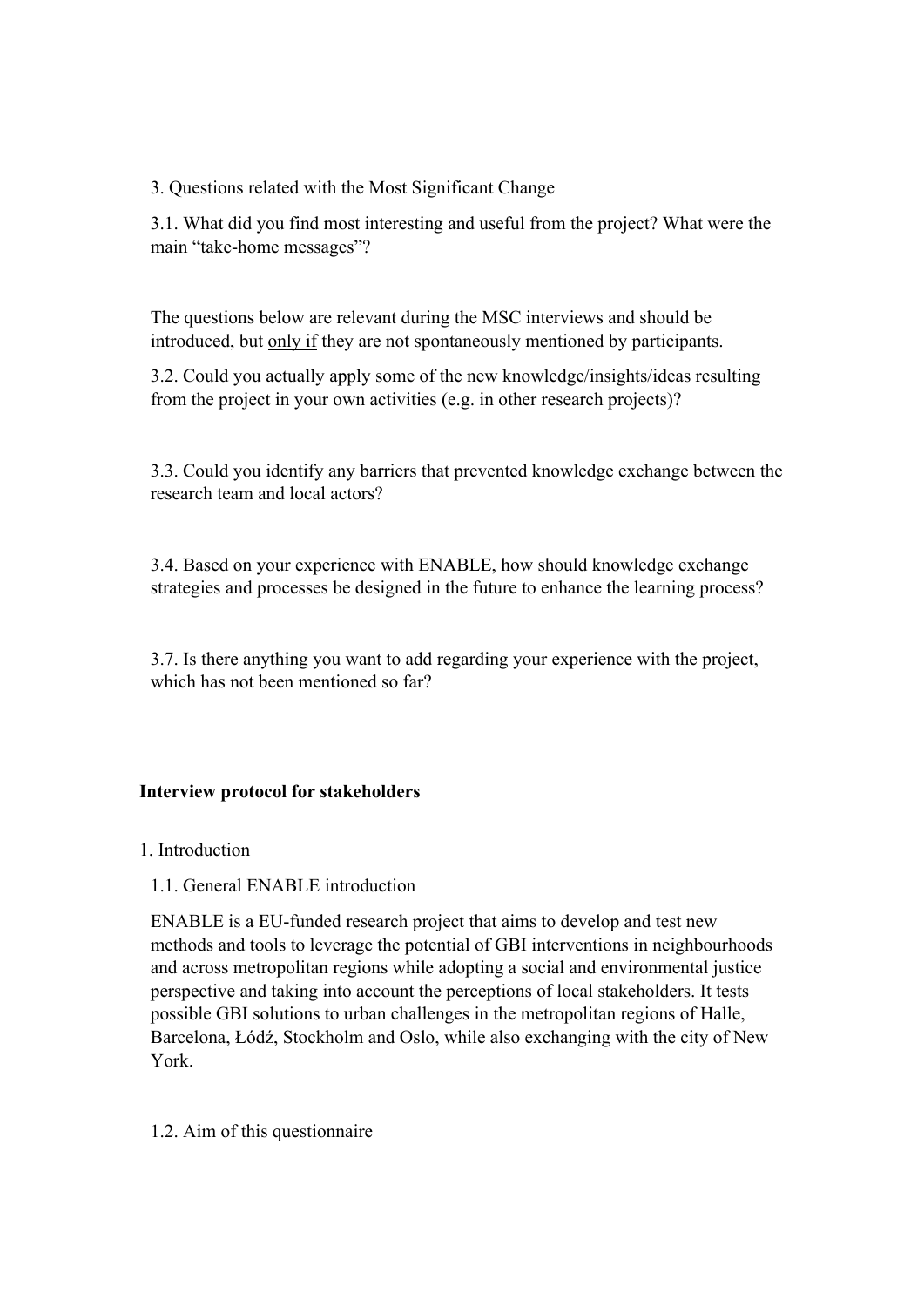This questionnaire aims at capturing the learning process that accompanied the project implementation, from the point of view of different actors involved in the process.

# 1.3. What do we mean with "learning process"?

The learning process refers to the production of knowledge as a joint process among stakeholders and scientists (Vilsmaier et al., 2015; Walter et al., 2007), building on the notion of mutual learning, defined as "the basic process of exchange, generation, and integration of existing or newly developing knowledge in different parts of science and society" (Scholz, 2001). You can also think about "insights" or "perspectives" gained through the process.

# 1.4. Disclaimer on data handling

Results of this questionnaire will be used exclusively for research purposes under the scope of the ENABLE project. Presentation of results will not identify any respondent's name. No personal information such as phone number or bank details will be collected. E-mail address will only be collected if voluntarily given by the respondent (for purposes of receiving further information on the project), but will not be included in the presentation of results. By proceeding you consent to take the survey (you can revoke this at any time).

## 2. Questions on the learning process

2.1. In which role(s) did you get involved with ENABLE (e.g. practitioner in organization X; researcher at university Y; citizen with no particular affiliation)?

2.2. How is your work related to Green and Blue Infrastructure in the city?

2.3. When did you participate in project's activities (e.g. workshops, field trips)?

2.4. Would you have liked to participate in other stages of the project but you think the project did not give you the opportunity to do it? If yes, in which stages?

2.5. What knowledge or ideas/insights/perspectives did you gain through your participation in the project (even if you don't consider them as something you have "learned")?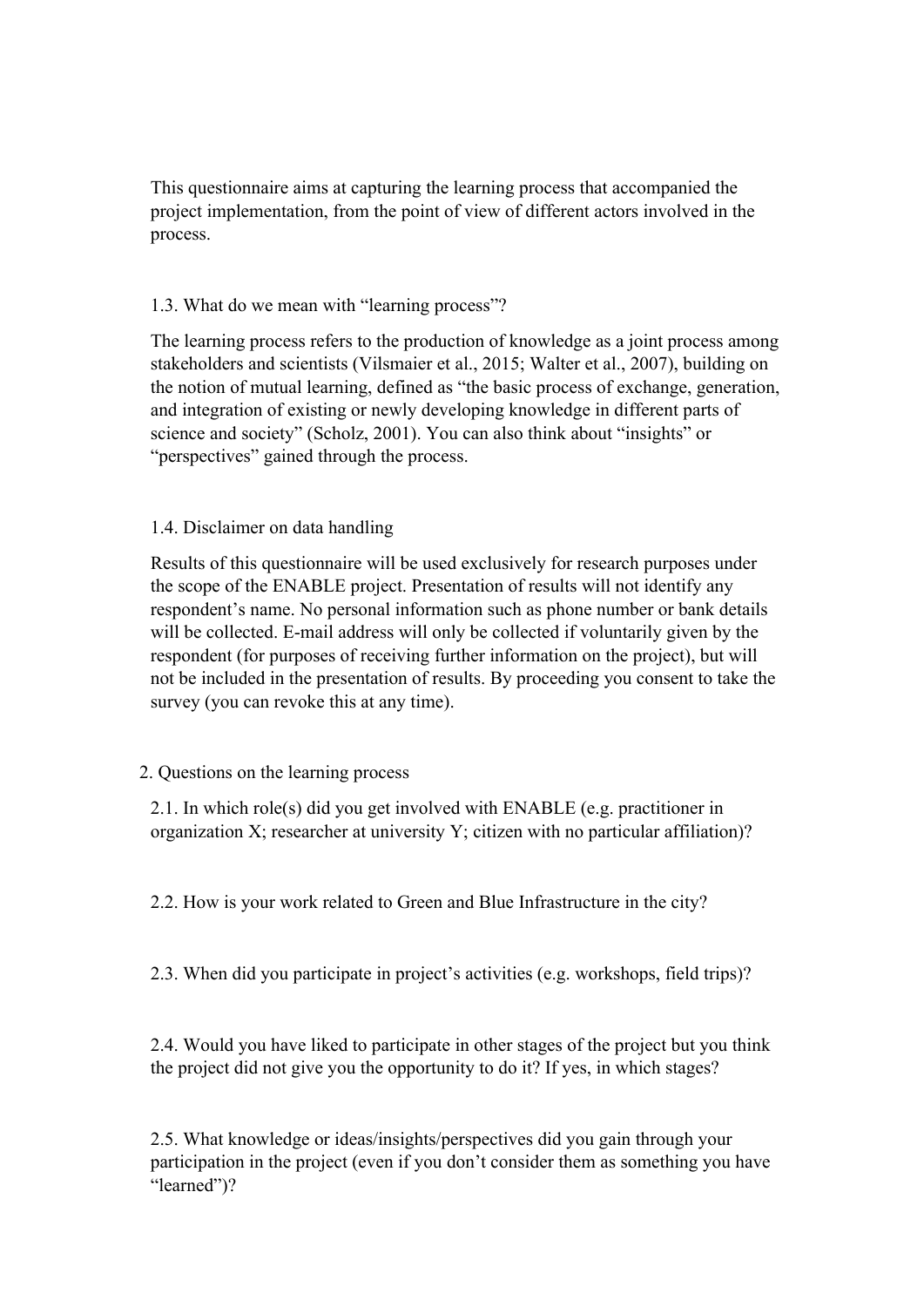2.6. Through which project-related activities (e.g. hands-on exercises; dialogues with others) or outputs (e.g. maps, models, indicators) do you think you have learned the most? And the least?

2.7. Did you learn any terms (like technical terms) that were new to you? If yes, how useful do you find them for your activities? Did you experience some difficulty communicating with/understanding others due to the terms/jargon used?

2.8. Do you feel you learned something from the research team? And from other actors in the city? Can you identify what you have learned from each of them?

2.9. Do you think there were other actors, who could have been beneficial to the learning process, but who were not engaged in the project?

2.10. For which purposes do you see the knowledge created in the project useful (e.g. supporting GBI planning/managing processes)?

2.11. In which ways is the knowledge produced in the project useful for you (as support to your activities)?

2.12. What new knowledge or new insights resulting from the project do you consider the most relevant for the planning and management of green and blue infrastructure in the city?

2.13. Did the project meet your expectations regarding what you wanted to learn about? If not, what would you have liked to learn about, which was not possible through the project?

3. Questions related with the Most Significant Change

3.1. What did you find most interesting and useful from the project? What were the main "take-home messages"?